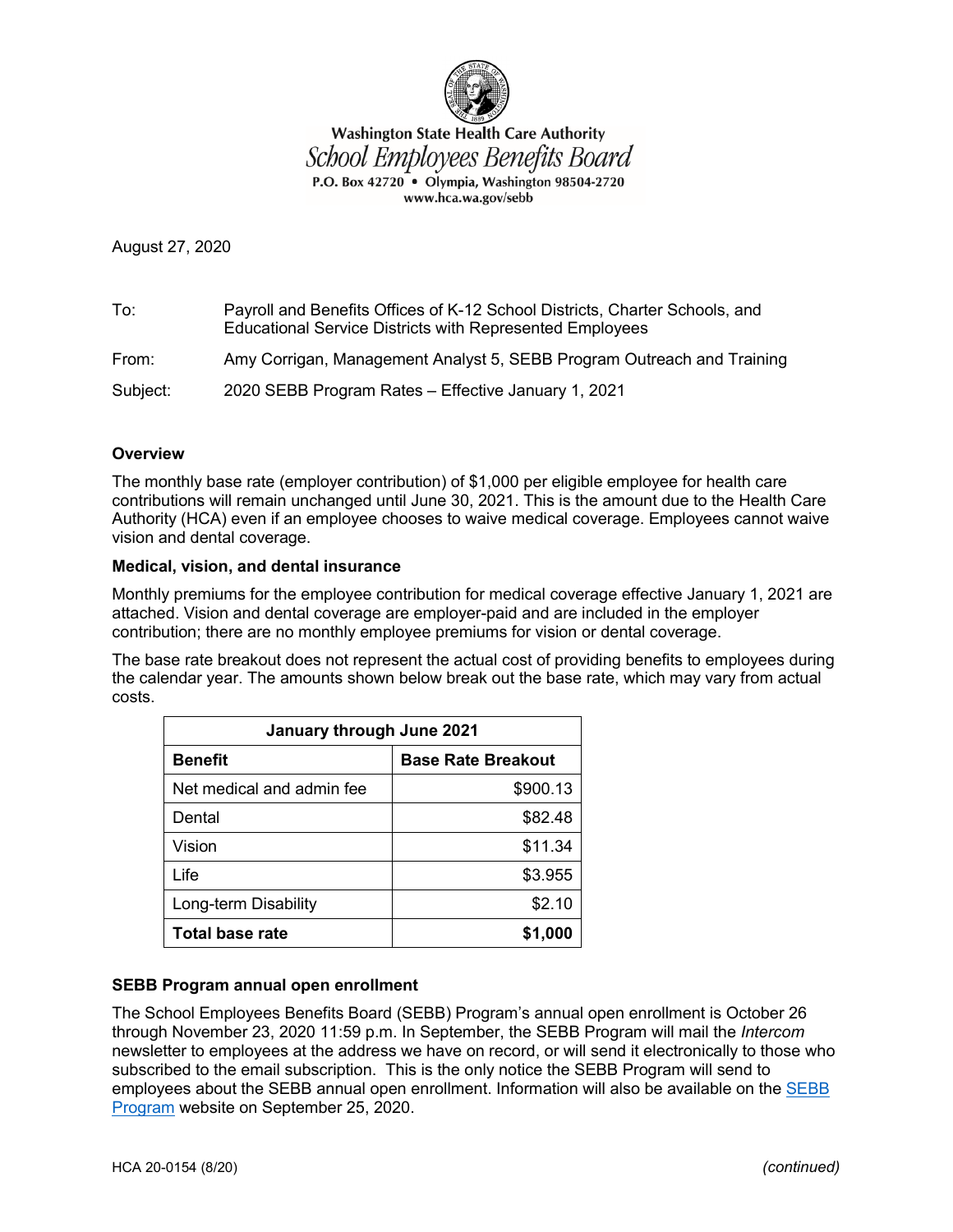K-12 school districts, charter schools, and educational service district with represented employees August 27, 2020

# **Premium surcharges**

The tobacco use premium surcharge will remain at \$25 per-account per month, regardless of the number of tobacco users enrolled on the account, in addition to the monthly medical premium.

The spouse or state-registered domestic partner coverage premium surcharge will remain at \$50 per month in addition to the monthly medical premium for subscribers who cover a spouse or stateregistered domestic partner in SEBB medical coverage where the spouse or state-registered domestic partner has chosen not to enroll in their own employer-based group health insurance that is comparable to the Public Employees Benefits Board (PEBB) Program Uniform Medical Plan (UMP) Classic.

Employees who cover a spouse or state-registered domestic partner on their 2021 medical coverage may have to re-attest to this premium surcharge during the SEBB Program annual open enrollment. The SEBB Program will mail a letter to employees who need to attest. Employees can also find whether they need to re-attest in SEBB My Account starting October 16.

# **Life, Accidental Death and Dismemberment (AD&D) and Long-Term Disability (LTD) insurance**

Employee supplemental life and AD&D insurance premiums will remain the same for the 2021 plan year (unless an employee changes age brackets or increases their coverage).

Employee supplemental LTD premiums will remain the same for the 2021 plan year (unless an employee changes age brackets).

The rate schedule for life, AD&D, and LTD insurance are attached.

# **Additional taxable income for non-qualified tax dependents**

Certain individuals may not qualify under IRS regulations as dependents, so the pre-tax deduction of premiums from taxable income is not appropriate. Tax tables are attached to assist you in determining additional taxable income that should be assigned to employees, if the employee's contributions are made for a non-qualified tax dependent.

Tables 1 and 2 provide monthly amounts for additional taxable income for non-qualified tax dependents for 2021. Tables 3-7 provide monthly payroll employee contributions (deductions for non-tax qualified dependents). If a dependent is a non-qualified tax dependent, or is allowed late enrollment outside of the SEBB Program annual open enrollment, or when a special open enrollment occurs, use Tables 3-7 to determine the amount of the employee contribution to withhold on a posttax basis for 2021.

Employees are required to complete the *2021 SEBB Declaration of Tax Status* form when enrolling an individual on their SEBB Program insurance coverage who does not qualify as a dependent for tax purposes (e.g., a state-registered domestic partner or their eligible children).

If you have questions about the rates, please contact me at 360-725-0826 or [amy.corrigan@hca.wa.gov.](mailto:amy.corrigan@hca.wa.gov)

Sincerely,

Amy Corrigan

**Attachments** 

C. Kate LaBelle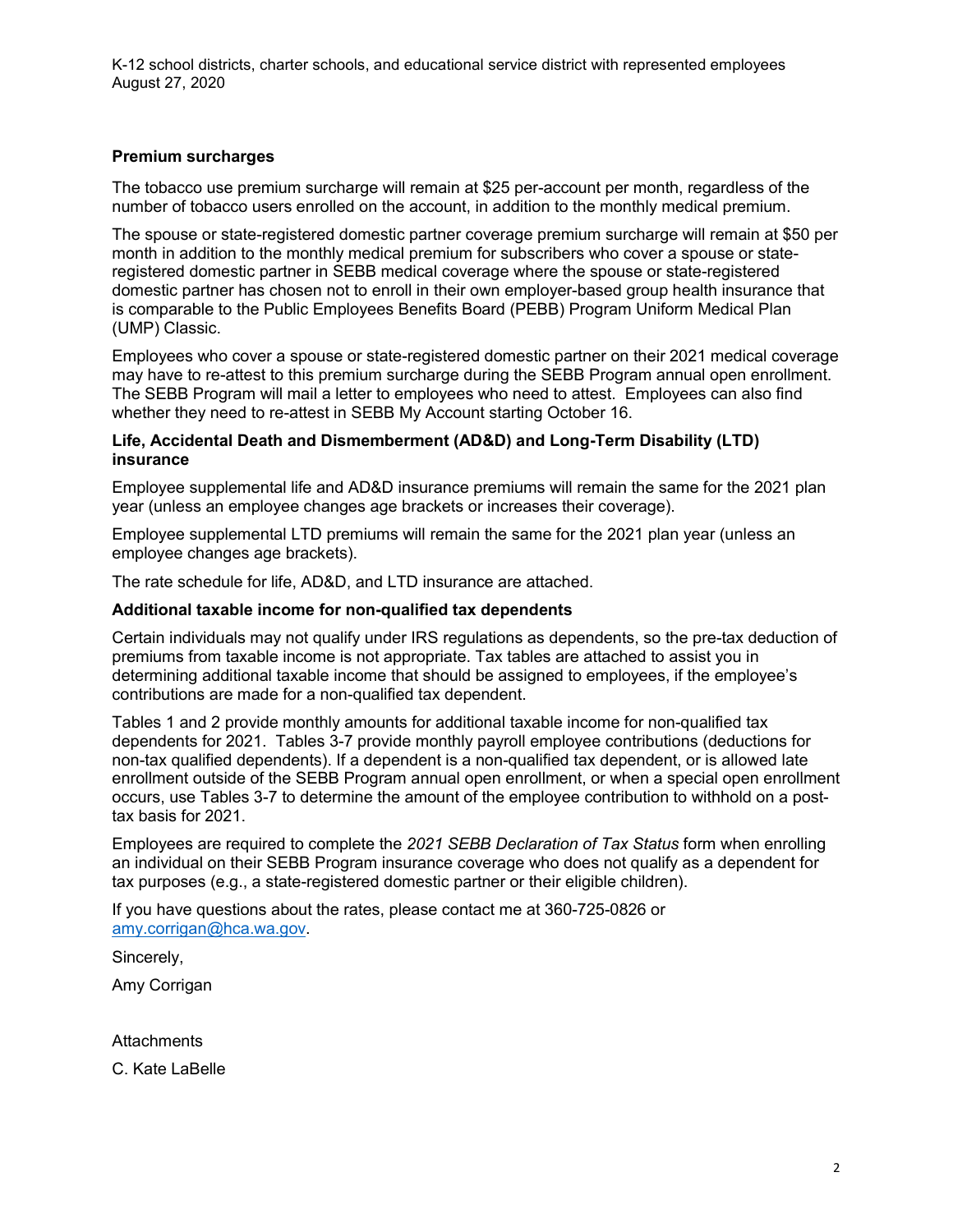#### **2021 SEBB Rate Book**

Invoicing Rates for K12 Active with Surcharges (for January through June 2021 only)

|                                           |             | 07/01/20<br>through<br>06/30/21 |     | <b>Employee Contributions: CY 2021</b> |                                 |      |                                     |      |                    | <b>Total Base Rates With Employee Contributions:</b><br>January - June 2021 |                   |                                 |  |                                     |                    |
|-------------------------------------------|-------------|---------------------------------|-----|----------------------------------------|---------------------------------|------|-------------------------------------|------|--------------------|-----------------------------------------------------------------------------|-------------------|---------------------------------|--|-------------------------------------|--------------------|
| <b>Plans</b>                              |             | <b>Base Rate</b>                |     | <b>Subscriber</b>                      | <b>Subscriber</b><br>and Spouse |      | <b>Subscriber</b><br>and Child(ren) |      | <b>Full Family</b> |                                                                             | <b>Subscriber</b> | <b>Subscriber</b><br>and Spouse |  | <b>Subscriber</b><br>and Child(ren) | <b>Full Family</b> |
| Kaiser Permanente NW 1                    |             | 1,000                           | -Ś  | 39                                     | 78<br>-S                        | ۱s   | 68                                  | l\$  | 117                | \$                                                                          | 1,039             | 1,078                           |  | 1,068                               | 1,117<br>-S        |
| Kaiser Permanente NW 2                    |             | 1,000                           | -Ś  | 52                                     | 104                             |      | 91                                  |      | 156                | \$                                                                          | 1,052             | 1,104                           |  | 1,091                               | 1,156              |
| Kaiser Permanente NW 3                    |             | 1,000                           |     | 119                                    | 238                             |      | 208                                 |      | 357                |                                                                             | 1,119             | 1,238                           |  | 1,208                               | 1,357              |
| Kaiser Permanente WA Core 1               | $\varsigma$ | 1,000                           |     | 16                                     | 32<br>-S                        | l \$ | 28                                  | l \$ | 48                 |                                                                             | 1,016             | 1,032                           |  | 1,028                               | 1,048              |
| Kaiser Permanente WA Core 2               |             | 1,000                           | -S  | 21                                     | 42<br>-S                        | l \$ | 37                                  | l\$  | 63                 |                                                                             | 1,021             | 1,042                           |  | 1,037                               | 1,063              |
| Kaiser Permanente WA Core 3               |             | 1,000                           | -Ś  | 91                                     | 182                             |      | 159                                 |      | 273                | \$                                                                          | 1,091             | 1,182                           |  | 1,159                               | 1,273              |
| Kaiser Permanente WA SoundChoice          |             | 1,000                           | S,  | 51                                     | 102                             |      | 89                                  |      | 153                |                                                                             | 1,051             | 1,102                           |  | 1,089                               | 1,153              |
| Kaiser Permanente WA Options Access PPO 1 | $\varsigma$ | 1,000                           | - Ś | 66                                     | 132<br>-\$                      |      | $116 \,$ \$                         |      | 198                | \$                                                                          | 1,066             | 1,132                           |  | 1,116                               | 1,198              |
| Kaiser Permanente WA Options Access PPO 2 |             | 1,000                           | -Ś  | 97                                     | 194                             | -S   | 170                                 | l S  | 291                |                                                                             | 1,097             | 1,194                           |  | 1,170                               | 1,291              |
| Kaiser Permanente WA Options Access PPO 3 | Ś           | 1,000                           | -Ś  | 146                                    | 292                             |      | 256                                 |      | 438                | \$                                                                          | $1,146$ \$        | 1,292                           |  | $1,256$ \$                          | 1,438              |
| Premera Blue Cross High PPO               |             | 1,000                           | S   | 76                                     | 152                             |      | 133                                 |      | 228                |                                                                             | 1,076             | 1,152                           |  | 1,133                               | 1,228              |
| Premera Blue Cross Peak Care EPO          | Ś,          | 1,000                           | -\$ | 37                                     | \$<br>74                        | l \$ | 65                                  |      | 111                |                                                                             | 1,037             | 1,074                           |  | 1,065                               | 1,111              |
| Premera Blue Cross Standard PPO           |             | 1,000                           | - Ś | 28                                     | 56<br>- S                       | l S  | 49                                  | l Ś  | 84                 |                                                                             | 1,028             | 1,056                           |  | 1,049                               | 1,084              |
| Uniform Medical Plan Achieve 1            |             | 1,000                           | - Ś | 33                                     | 66                              | -Ś   | 58                                  | ۱Ś   | 99                 | \$                                                                          | 1,033             | 1,066                           |  | 1,058                               | 1,099              |
| Uniform Medical Plan Achieve 2            |             | 1,000                           | . Ś | 98                                     | 196                             |      | 172                                 |      | 294                |                                                                             | 1,098             | 1,196                           |  | 1,172                               | 1,294              |
| Uniform Medical Plan High Deductible      |             | 1,000                           | -\$ | 25                                     | -\$<br>50                       | l \$ | 44                                  |      | 75                 | \$                                                                          | 1,025             | 1,050                           |  | 1,044                               | 1,075              |
| Uniform Medical Plan Plus - PSHVN         | Ś           | 1,000                           | - Ś | 68                                     | 136<br>-\$                      | l S  | 119                                 |      | 204                | \$                                                                          | 1,068             | 1,136                           |  | 1,119                               | 1,204              |
| Uniform Medical Plan Plus - UW            | Ś           | $1,000$ \$                      |     | 68                                     | 136                             |      | 119                                 |      | 204                | Ś.                                                                          | $1,068$ \$        | $1,136$   \$                    |  | $1,119$ \$                          | 1,204              |

|                       | <b>ovee Contributions: CY 2021</b>  |                    | <b>Total Base Rates With Employee Contributions:</b><br>January - June 2021 |                   |    |                                 |    |                                     |    |                    |  |  |
|-----------------------|-------------------------------------|--------------------|-----------------------------------------------------------------------------|-------------------|----|---------------------------------|----|-------------------------------------|----|--------------------|--|--|
| ıbscriber<br>d Spouse | <b>Subscriber</b><br>and Child(ren) | <b>Full Family</b> |                                                                             | <b>Subscriber</b> |    | <b>Subscriber</b><br>and Spouse |    | <b>Subscriber</b><br>and Child(ren) |    | <b>Full Family</b> |  |  |
| 78                    | \$<br>68                            | \$<br>117          | \$                                                                          | 1,039             | \$ | 1,078                           | \$ | 1,068                               | \$ | 1,117              |  |  |
| 104                   | \$<br>91                            | \$<br>156          | \$                                                                          | 1,052             | \$ | 1,104                           | \$ | 1,091                               | \$ | 1,156              |  |  |
| 238                   | \$<br>208                           | \$<br>357          | \$                                                                          | 1,119             | \$ | 1,238                           | \$ | 1,208                               | \$ | 1,357              |  |  |
| 32                    | \$<br>28                            | \$<br>48           | \$                                                                          | 1,016             | \$ | 1,032                           | \$ | 1,028                               | \$ | 1,048              |  |  |
| 42                    | \$<br>37                            | \$<br>63           | \$                                                                          | 1,021             | \$ | 1,042                           | \$ | 1,037                               | \$ | 1,063              |  |  |
| 182                   | \$<br>159                           | \$<br>273          | \$                                                                          | 1,091             | \$ | 1,182                           | \$ | 1,159                               | \$ | 1,273              |  |  |
| 102                   | \$<br>89                            | \$<br>153          | \$                                                                          | 1,051             | \$ | 1,102                           | \$ | 1,089                               | \$ | 1,153              |  |  |
| 132                   | \$<br>116                           | \$<br>198          | \$                                                                          | 1,066             | \$ | 1,132                           | \$ | 1,116                               | \$ | 1,198              |  |  |
| 194                   | \$<br>170                           | \$<br>291          | \$                                                                          | 1,097             | \$ | 1,194                           | \$ | 1,170                               | \$ | 1,291              |  |  |
| 292                   | \$<br>256                           | \$<br>438          | \$                                                                          | 1,146             | \$ | 1,292                           | \$ | 1,256                               | \$ | 1,438              |  |  |
| 152                   | \$<br>133                           | \$<br>228          | \$                                                                          | 1,076             | \$ | 1,152                           | \$ | 1,133                               | \$ | 1,228              |  |  |
| 74                    | \$<br>65                            | \$<br>111          | \$                                                                          | 1,037             | \$ | 1,074                           | \$ | 1,065                               | \$ | 1,111              |  |  |
| 56                    | \$<br>49                            | \$<br>84           | \$                                                                          | 1,028             | \$ | 1,056                           | \$ | 1,049                               | \$ | 1,084              |  |  |
| 66                    | \$<br>58                            | \$<br>99           | \$                                                                          | 1,033             | \$ | 1,066                           | \$ | 1,058                               | \$ | 1,099              |  |  |
| 196                   | \$<br>172                           | \$<br>294          | \$                                                                          | 1,098             | \$ | 1,196                           | \$ | 1,172                               | \$ | 1,294              |  |  |
| 50                    | \$<br>44                            | \$<br>75           | \$                                                                          | 1,025             | \$ | 1,050                           | \$ | 1,044                               | \$ | 1,075              |  |  |
| 136                   | \$<br>119                           | \$<br>204          | \$                                                                          | 1,068             | \$ | 1,136                           | \$ | 1,119                               | \$ | 1,204              |  |  |
| 136                   | Ŝ.<br>119                           | Ś<br>204           | Ś                                                                           | 1.068             | Ś  | 1.136                           | Ś  | 1.119                               | Ś  | 1.204              |  |  |

| <b>Surcharges</b>               |                           |            |            |                     |               |                           |                  |                  |
|---------------------------------|---------------------------|------------|------------|---------------------|---------------|---------------------------|------------------|------------------|
| <b>Tobacco Use Surcharge</b>    | $\sim$ $\sim$<br>,∟<br>رے | $\sim$ $-$ | $\sim$ $-$ | $\sim$ $\sim$<br>-- | $\sim$ $\sim$ | $\sim$ $\sim$<br><u>.</u> | $\sim$ $-$<br>-- | $\sim$ $-$<br>۔۔ |
| Spouse Waiver (AV)<br>Surcharge |                           | 50<br>Ju   |            | <b>JU</b>           |               | 50                        |                  | 50<br>しし         |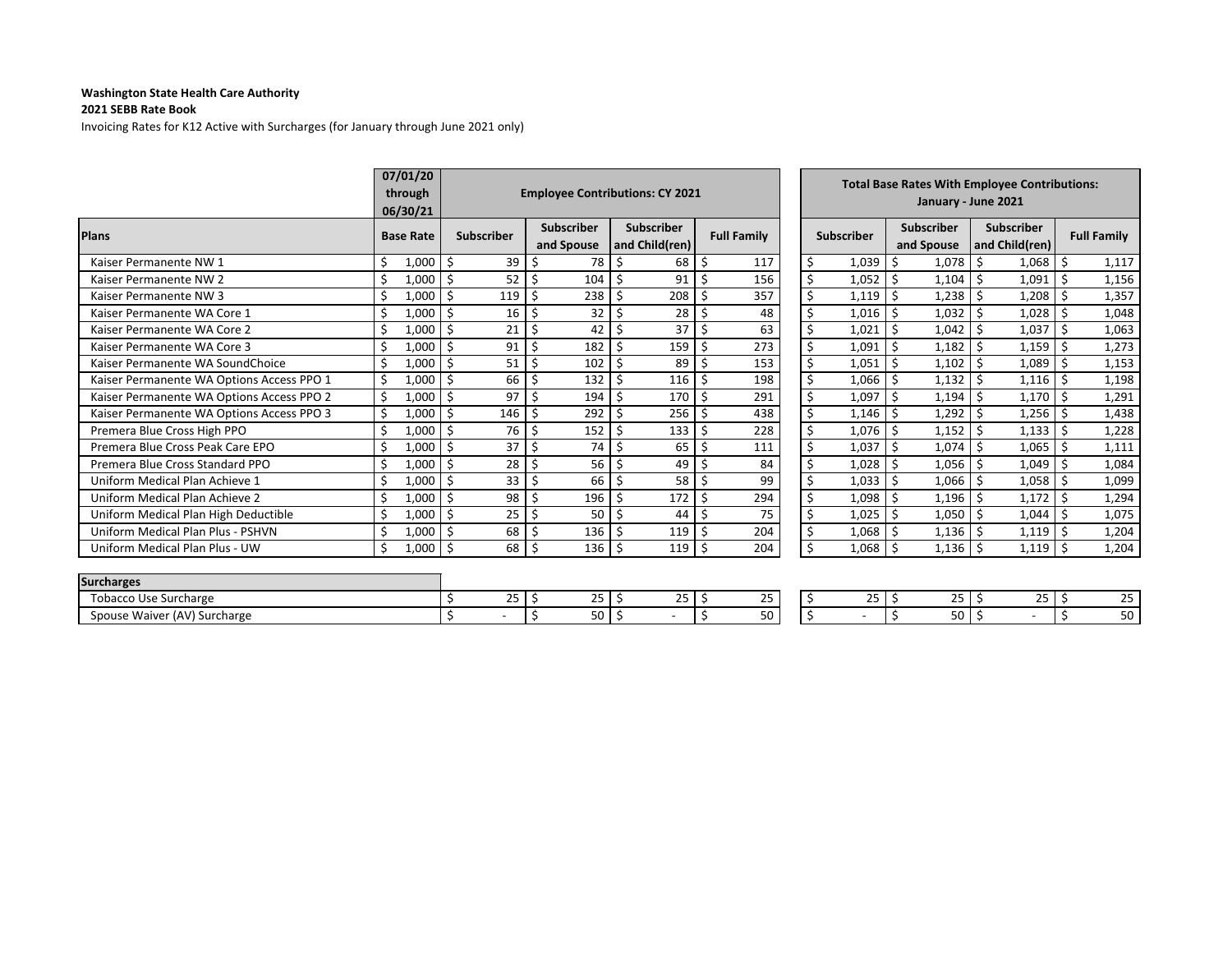### **2021 SEBB Rate Book**

SEBB Life and AD&D Rates Paid to Plan and Charged to Subscribers

| <b>Employee Basic*</b> | Monthly Cost:                                                                   | \$3.955 |           |                                                                                                            |         |                                                                                   |         |
|------------------------|---------------------------------------------------------------------------------|---------|-----------|------------------------------------------------------------------------------------------------------------|---------|-----------------------------------------------------------------------------------|---------|
|                        | <b>Employee Supplemental</b>                                                    |         |           | <b>Spouse/State Registered Domestic Partner Life</b>                                                       |         | <b>Child Life</b>                                                                 |         |
|                        | Monthly Cost for Each \$1,000 of Coverage<br>(Available in \$10,000 increments) |         |           | Monthly Cost for Each \$1,000 of Coverage<br>(Up to 50% of Employee Supplemental in \$5,000<br>increments) |         | Monthly Cost for Each \$1,000 of<br>Coverage<br>(Available in \$5,000 increments) |         |
| Age                    | Non-Smoker                                                                      | Smoker  | Age       | Non-Smoker                                                                                                 | Smoker  | Age 2 weeks - 26 years                                                            | \$0.124 |
| $25$                   | \$0.038                                                                         | \$0.050 | $25$      | \$0.038                                                                                                    | \$0.050 |                                                                                   |         |
| $25 - 29$              | \$0.042                                                                         | \$0.060 | $25 - 29$ | \$0.042                                                                                                    | \$0.060 |                                                                                   |         |
| 30-34                  | \$0.046                                                                         | \$0.080 | 30-34     | \$0.046                                                                                                    | \$0.080 |                                                                                   |         |
| 35-39                  | \$0.058                                                                         | \$0.090 | 35-39     | \$0.058                                                                                                    | \$0.090 |                                                                                   |         |
| 40-44                  | \$0.088                                                                         | \$0.100 | 40-44     | \$0.088                                                                                                    | \$0.100 |                                                                                   |         |
| 45-49                  | \$0.128                                                                         | \$0.150 | 45-49     | \$0.128                                                                                                    | \$0.150 |                                                                                   |         |
| 50-54                  | \$0.188                                                                         | \$0.230 | 50-54     | \$0.188                                                                                                    | \$0.230 |                                                                                   |         |
| 55-59                  | \$0.346                                                                         | \$0.400 | 55-59     | \$0.346                                                                                                    | \$0.400 |                                                                                   |         |
| 60-64                  | \$0.534                                                                         | \$0.630 | 60-64     | \$0.534                                                                                                    | \$0.630 |                                                                                   |         |
| 65-69                  | \$0.962                                                                         | \$1.220 | 65-69     | \$0.962                                                                                                    | \$1.220 |                                                                                   |         |
| $70+$                  | \$1.438                                                                         | \$1.988 | $70+$     | \$1.438                                                                                                    | \$1.988 |                                                                                   |         |

|                                                                                 | <b>Employee Supplemental AD&amp;D</b> |  | AD&D             | Spouse/Registered Domestic Partner                                     | <b>Child AD&amp;D</b>                                                             |         |  |  |  |
|---------------------------------------------------------------------------------|---------------------------------------|--|------------------|------------------------------------------------------------------------|-----------------------------------------------------------------------------------|---------|--|--|--|
| Monthly Cost for Each \$1,000 of Coverage<br>(Available in \$10,000 increments) |                                       |  | Coverage         | Monthly Cost for Each \$1,000 of<br>(Available in \$10,000 increments) | Monthly Cost for Each \$1,000 of<br>Coverage<br>(Available in \$5,000 increments) |         |  |  |  |
| Cost per \$1,000                                                                | \$0.019                               |  | Cost per \$1,000 | \$0.019                                                                | Cost per \$1,000                                                                  | \$0.016 |  |  |  |

| <b>Spouse/Registered Domestic Partner</b><br>AD&D                                  |         | <b>Child AD&amp;</b>                                        |
|------------------------------------------------------------------------------------|---------|-------------------------------------------------------------|
| Monthly Cost for Each \$1,000 of<br>Coverage<br>(Available in \$10,000 increments) |         | Monthly Cost for Eac<br>Coverage<br>(Available in \$5,000 i |
| Cost per \$1,000                                                                   | \$0.019 | Cost per \$1,000                                            |

| <b>Child AD&amp;D</b>                                                             |       |
|-----------------------------------------------------------------------------------|-------|
| Monthly Cost for Each \$1,000 of<br>Coverage<br>(Available in \$5,000 increments) |       |
| Cost per \$1,000                                                                  | 0.016 |

\* Represents premium paid to Plan

For K12 Actives and 6E, Plan A Basic coverage is paid by the employer.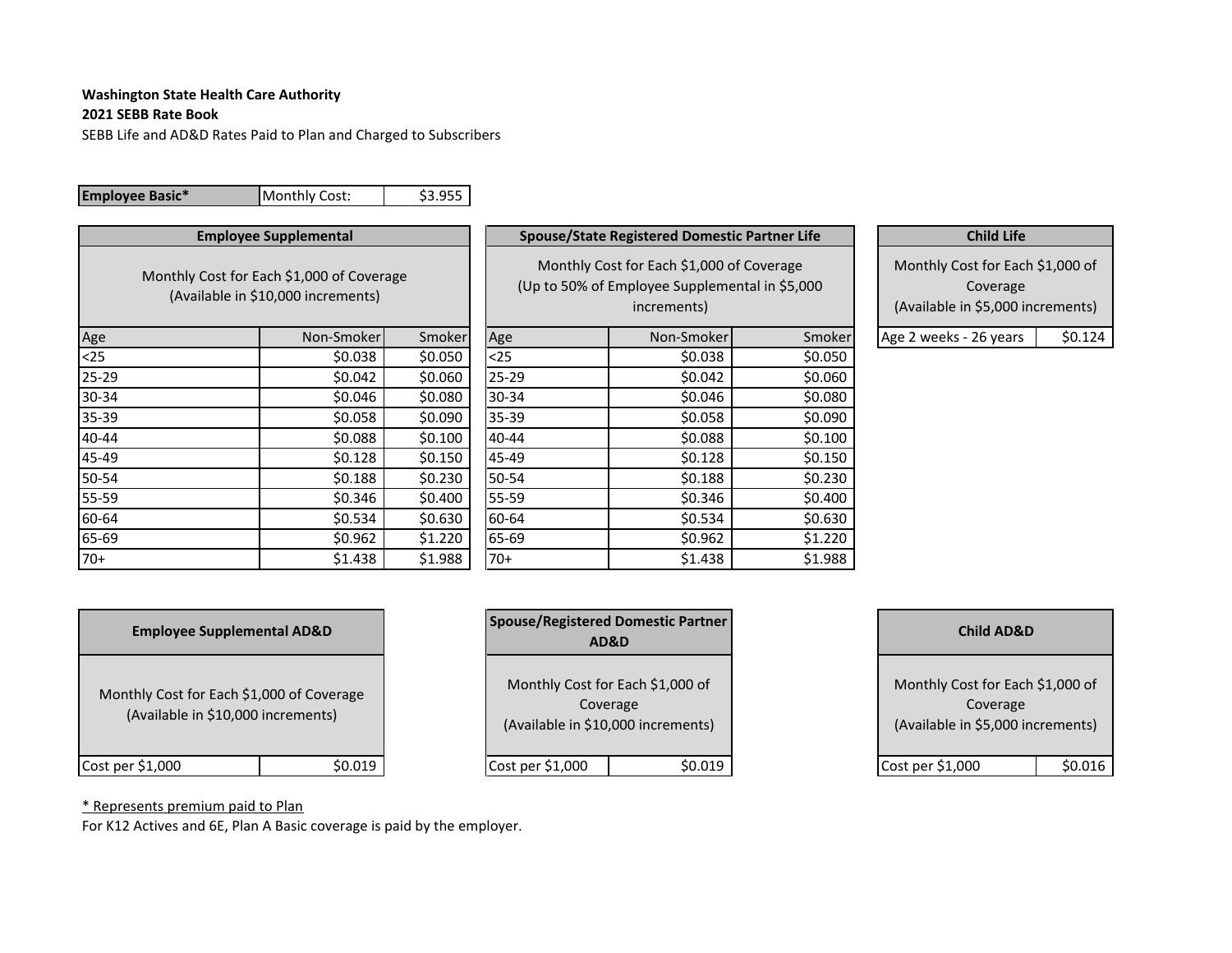# **2021 SEBB Rate Book**

SEBB Long Term Disability Plan ‐ Rates Paid to Plan and Charged to Subscribers

| <b>Basic Plan for Actives</b> | Monthly Cost*: |
|-------------------------------|----------------|
|                               | \$2.10         |

**Optional Plan**

| Rate  |        |  |  |  |  |  |  |  |  |
|-------|--------|--|--|--|--|--|--|--|--|
| Age   | Rate   |  |  |  |  |  |  |  |  |
| < 30  | 0.0014 |  |  |  |  |  |  |  |  |
| 30-34 | 0.0019 |  |  |  |  |  |  |  |  |
| 35-39 | 0.0029 |  |  |  |  |  |  |  |  |
| 40-44 | 0.0041 |  |  |  |  |  |  |  |  |
| 45-49 | 0.0056 |  |  |  |  |  |  |  |  |
| 50-54 | 0.0077 |  |  |  |  |  |  |  |  |
| 55-59 | 0.0093 |  |  |  |  |  |  |  |  |
| 60-64 | 0.0096 |  |  |  |  |  |  |  |  |
| $65+$ | 0.0098 |  |  |  |  |  |  |  |  |

\* Represents premium paid to plan only.

### **Notes:**

- ‐ For K12 Actives, Basic Plan coverage is paid by the employer
- ‐ Based on age as of January 1st each year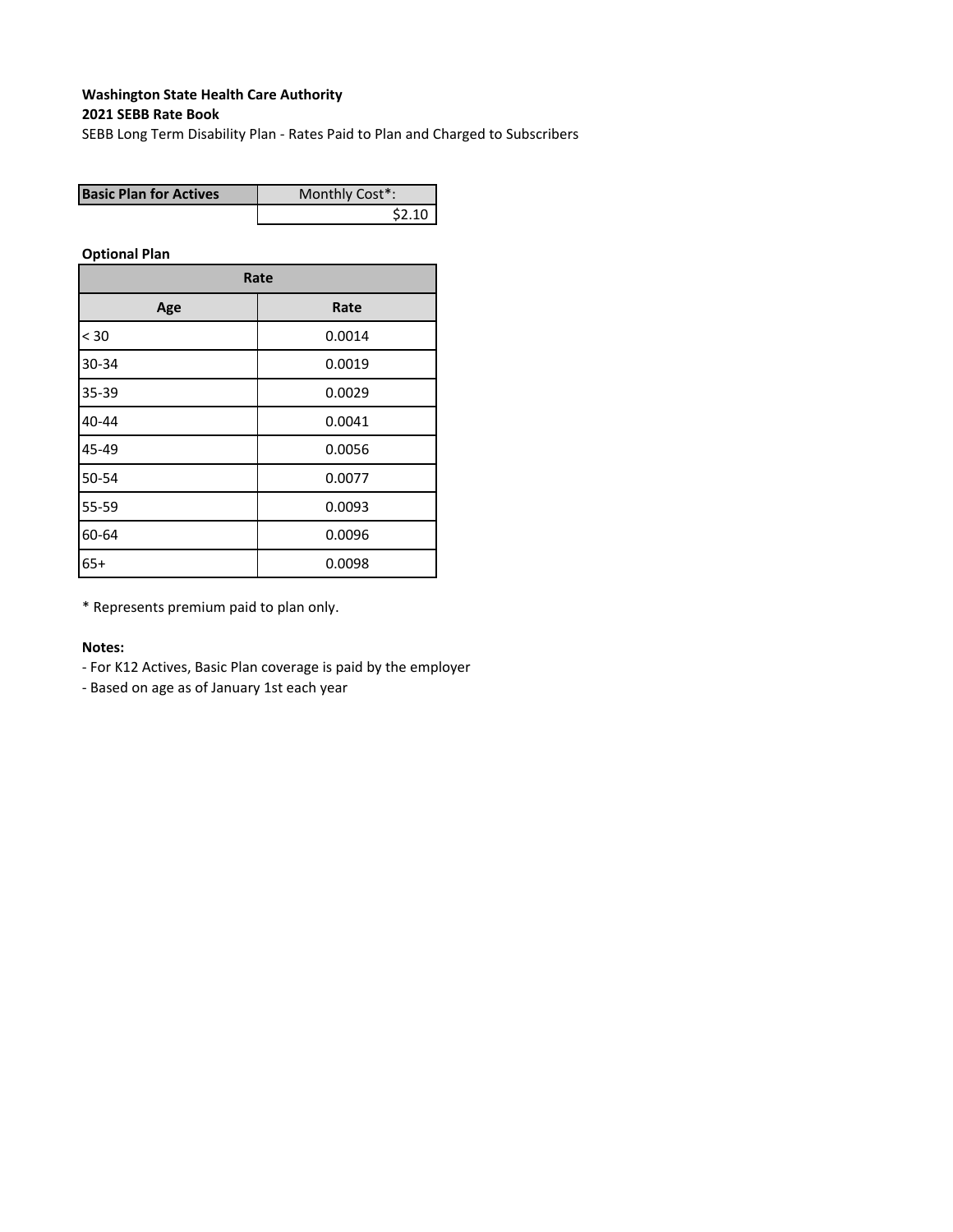## **2021 SEBB Rate Book Washington State Health Care Authority**

Additional Taxable Income for Non‐Tax Qualified Dependents

## **Table 1: Employer Share Medical, Dental, and Vision**

2021 Monthly State Premium Contribution for Medical, Dental, and Vision for Active Em Additional Taxable Income for Non‐Tax Qualified Dependent Coverage

| <b>MEDICAL, DENTAL, AND</b><br><b>VISION PLAN</b> | Partner* |     | Subscriber's or<br>Partner's<br>Child(ren)* | <b>Partner and</b><br>Child(ren)* |
|---------------------------------------------------|----------|-----|---------------------------------------------|-----------------------------------|
| <b>JAII Medical Plans</b>                         |          | 610 | 469                                         | 1,220                             |

## **Table 2: Employer Share Dental and Vision Only**

Sample chart for dental and vision only enrollment-taxable amount for dependents

| <b>DENTAL AND VISION PLAN</b> | Partner* | Subscriber's or<br>Partner's | <b>Partner and</b><br>$Children)*$ |    |  |  |  |
|-------------------------------|----------|------------------------------|------------------------------------|----|--|--|--|
| <b>IAII Dental Plans</b>      | 48       | 48                           |                                    | 96 |  |  |  |
| <b>JAIL Vision Plans</b>      |          |                              |                                    | 14 |  |  |  |

### Table 3: Total Monthly Employee Contribution Owed for All Coverage (Pre-tax and post-tax combined)

| <b>Plan Name</b>                          |    | <b>Subscriber</b> | Subscriber and |     |    | <b>Subscriber and</b> |    | <b>Full Family</b> |  |  |
|-------------------------------------------|----|-------------------|----------------|-----|----|-----------------------|----|--------------------|--|--|
|                                           |    |                   | <b>Spouse</b>  |     |    | Child(ren)            |    |                    |  |  |
| Kaiser Permanente NW 1                    | \$ | 39                | \$             | 78  | \$ | 68                    | \$ | 117                |  |  |
| Kaiser Permanente NW 2                    | \$ | 52                | \$             | 104 | Ś  | 91                    | \$ | 156                |  |  |
| Kaiser Permanente NW 3                    | \$ | 119               | \$             | 238 | \$ | 208                   | \$ | 357                |  |  |
| Kaiser Permanente WA Core 1               | \$ | 16                | \$             | 32  | \$ | 28                    | \$ | 48                 |  |  |
| Kaiser Permanente WA Core 2               | \$ | 21                | \$             | 42  | \$ | 37                    | \$ | 63                 |  |  |
| Kaiser Permanente WA Core 3               | \$ | 91                | \$             | 182 | \$ | 159                   | \$ | 273                |  |  |
| Kaiser Permanente WA SoundChoice          | \$ | 51                | \$             | 102 | \$ | 89                    | \$ | 153                |  |  |
| Kaiser Permanente WA Options Access PPO 1 | \$ | 66                | \$             | 132 | Ś  | 116                   | Ś  | 198                |  |  |
| Kaiser Permanente WA Options Access PPO 2 | \$ | 97                | \$             | 194 | \$ | 170                   | \$ | 291                |  |  |
| Kaiser Permanente WA Options Access PPO 3 | \$ | 146               | \$             | 292 | \$ | 256                   | \$ | 438                |  |  |
| Premera Blue Cross High PPO               | \$ | 76                | \$             | 152 | \$ | 133                   | \$ | 228                |  |  |
| Premera Blue Cross Peak Care EPO          | \$ | 37                | \$             | 74  | Ś  | 65                    | \$ | 111                |  |  |
| Premera Blue Cross Standard PPO           | \$ | 28                | \$             | 56  | \$ | 49                    | \$ | 84                 |  |  |
| Uniform Medical Plan Achieve 1            | \$ | 33                | \$             | 66  | \$ | 58                    | \$ | 99                 |  |  |
| Uniform Medical Plan Achieve 2            | \$ | 98                | \$             | 196 | \$ | 172                   |    | 294                |  |  |
| Uniform Medical Plan High Deductible      | \$ | 25                | \$             | 50  | Ś. | 44                    | \$ | 75                 |  |  |
| Uniform Medical Plan Plus - PSHVN         | \$ | 68                | \$             | 136 | Ś. | 119                   | \$ | 204                |  |  |
| Uniform Medical Plan Plus - UW            | \$ | 68                |                | 136 |    | 119                   | \$ | 204                |  |  |

\*Premiums displayed are rounded to the nearest dollar, consistent with IRS tax reporting

## **Notes:**

- ‐ The default dental plan (UDP) is used for the purpose of this calculation
- ‐ The default vision plan (MetLife) is used for the purpose of this calculation